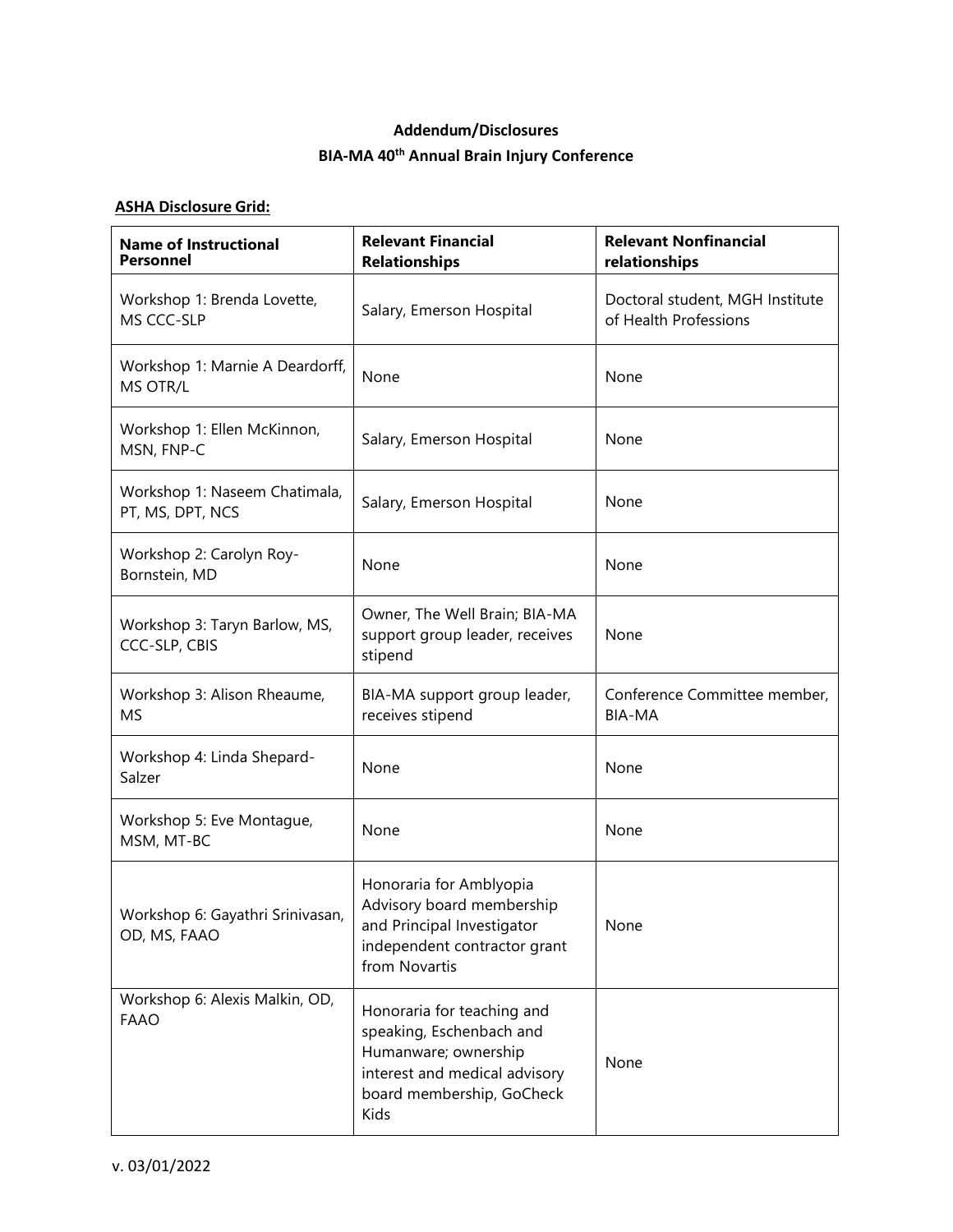| Workshop 6: Alicia Donahue,<br>OD, FAAO              | Beacon sensors and<br>Telerehabilitation for Low<br>Vision to Assess and Improve<br>Use of Devices for Visual<br>Functioning (BeST-AID), faculty<br>contributor funded project | None                                          |
|------------------------------------------------------|--------------------------------------------------------------------------------------------------------------------------------------------------------------------------------|-----------------------------------------------|
| Workshop 7: Therese O'Neil-<br>Pirozzi, ScD, CCC-SLP | BIA-MA training speaker,<br>received honoraria                                                                                                                                 | None                                          |
| Workshop 8: Rachel Ramirez,<br>MA, MSW, LISW-S, RA   | None                                                                                                                                                                           | None                                          |
| Workshop 9: Leah Terrill                             | None                                                                                                                                                                           | None                                          |
| Workshop 10: Brian Forsythe                          | None                                                                                                                                                                           | None                                          |
| Workshop 11: Janet McBride-<br>Roy, CTRS, CCM, CBIS  | None                                                                                                                                                                           | Conference Committee member,<br><b>BIA-MA</b> |
| Workshop 12: Amanda Tower                            | None                                                                                                                                                                           | None                                          |
| Workshop 12: Amanda Baczko,<br><b>MPH</b>            | None                                                                                                                                                                           | None                                          |
| Workshop 13: Erin Fults, PsyD                        | Salaried employee of<br>Hackensack Meridian<br>Health/JFK Johnson<br><b>Rehabilitation Institute</b>                                                                           | None                                          |
| Workshop 14: Brian Macone,<br>PsyD, CBIST            | None                                                                                                                                                                           | Volunteer, BIA-MA                             |
| Workshop 14: Mary Alexis<br>laccarino, MD            | None                                                                                                                                                                           | None                                          |
| Workshop 15: Gwendolyn Larsen,<br>PT, DPT            | None                                                                                                                                                                           | None                                          |
| Workshop 16: Christopher<br>Carter, PsyD, CBIST      | Salary, Spaulding<br>Rehabilitation Hospital;<br>teaching/consulting fee, BIA-<br>MA                                                                                           | Member, BIA-MA Conference<br>Committee        |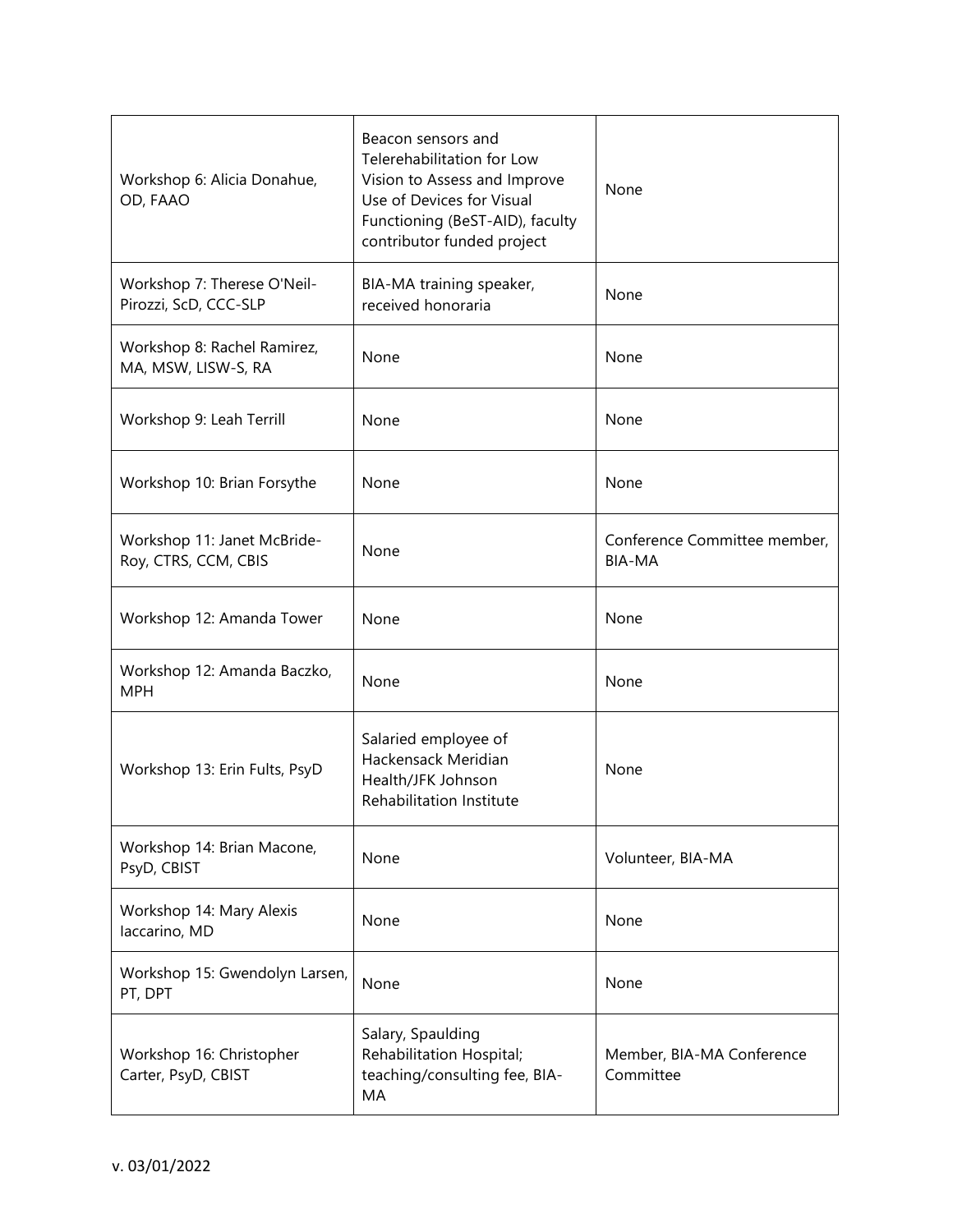| Workshop 16: Debra Meyerson                                   | None                                                                                                                                                                                                                                                                                                                                      | Stroke survivor; Co-founder and<br>Co-chair, volunteer, Stroke<br>Onward            |
|---------------------------------------------------------------|-------------------------------------------------------------------------------------------------------------------------------------------------------------------------------------------------------------------------------------------------------------------------------------------------------------------------------------------|-------------------------------------------------------------------------------------|
| Workshop 16: Steve Zuckerman                                  | None                                                                                                                                                                                                                                                                                                                                      | Married to stroke survivor;<br>Co-founder and Co-chair,<br>volunteer, Stroke Onward |
| Workshop 17: Angela Mansolillo,<br>MA/CCC-SLP, BC-ANCDS, CBIS | Receives teaching and<br>speaking fees from ContinuEd,<br>HomeCEU, and Medbridge;<br>royalties from PESI Publishing<br>(Author of "Let's Eat") and<br>Medbridge; salary from Elms<br>College and Cooley Dickinson<br>College                                                                                                              | None                                                                                |
| Workshop 18: Magdalen Balz,<br>MS, CCC-SLP                    | Internal Grant Funding BU<br>Sargent College (in<br>collaboration with the Stepp<br>Lab), although research is<br>related to Parkinson's disease<br>and not related to this<br>Presentation; salary, Boston<br>University                                                                                                                 | None                                                                                |
| Workshop 19: Jonathan Chung,<br>DC                            | Paid teacher and speaker,<br>Carrick Institute                                                                                                                                                                                                                                                                                            | Professional member, Upper<br>Cervical Research Foundation                          |
| Workshop 20: Mel Glenn, MD                                    | Advisor on and research grant<br>received from National<br>Institute on Disability,<br>Independent Living, and<br>Rehabilitation Research; former<br>stock shareholder, Marimed,<br>Inc.; Salary, Massachusetts<br>General Hospital, which<br>incorporates salary from<br>Spaulding Rehab Network,<br>Sevita, and Community Rehab<br>Care | None                                                                                |
| Workshop 20: Gordon Horn, PhD                                 | Salaried employee of<br>NeuroRestorative                                                                                                                                                                                                                                                                                                  | None                                                                                |
| Workshop 20: Frank Lewis, PhD,<br>CBIST, CCT                  | None                                                                                                                                                                                                                                                                                                                                      | None                                                                                |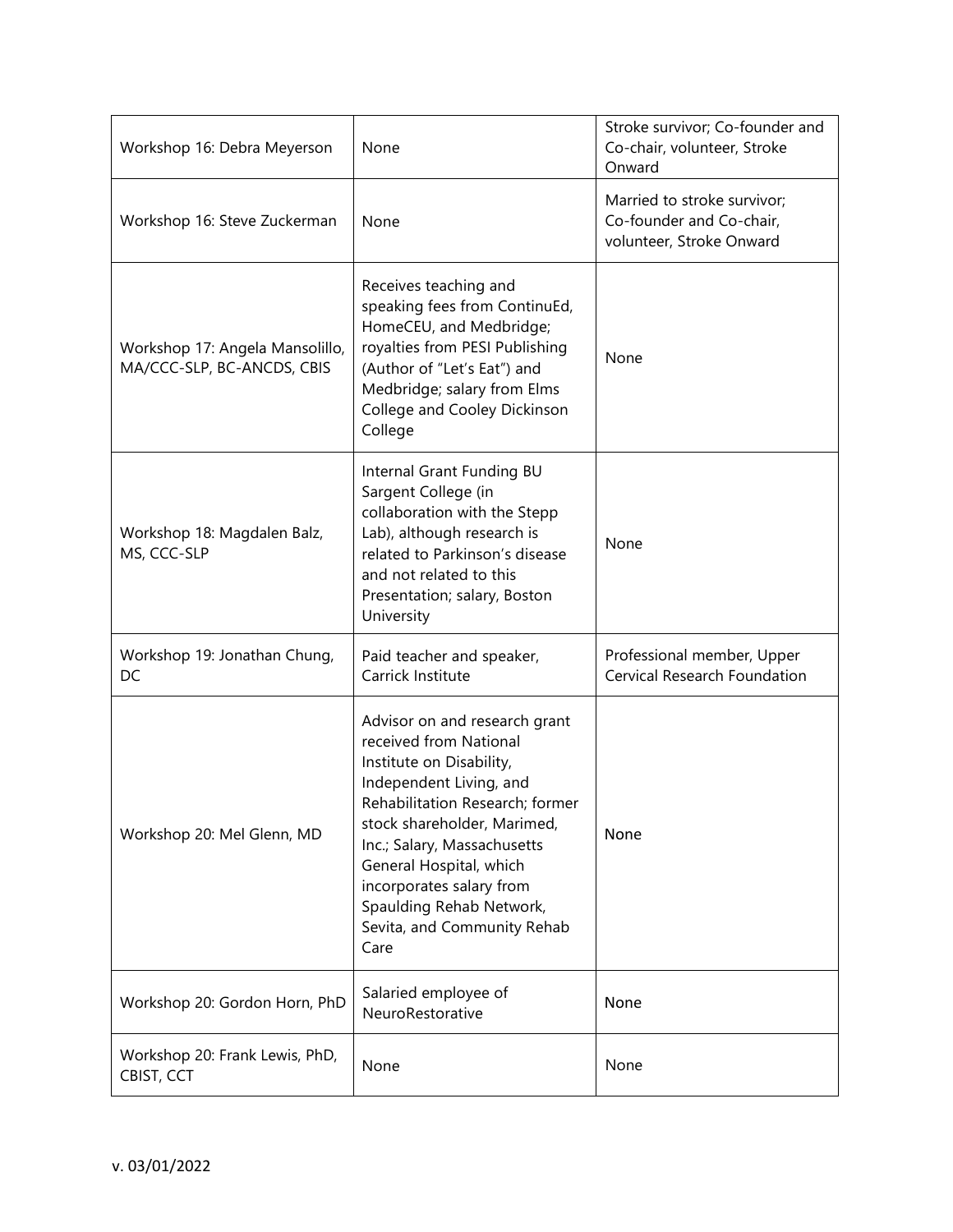| Workshop 21: Emily Cook, MS<br>CCC-SLP, BC-ANCDS, CBIS | None                                                                                                                                                                            | None               |
|--------------------------------------------------------|---------------------------------------------------------------------------------------------------------------------------------------------------------------------------------|--------------------|
| Workshop 22: Lynette Holmes,<br>MS-SLP                 | Salary and intellectual property<br>rights, Spaulding Rehabilitation<br>Hospital; Consulting fee and<br>intellectual property rights,<br>MGH Institute of Health<br>Professions | None               |
| Workshop 23: Cristabelle<br>Braden, MA                 | Ownership royalty from<br>streaming original music                                                                                                                              | None               |
| Workshop 24: Rachel Weiner                             | None                                                                                                                                                                            | None               |
| Workshop 24: Anna Hermann                              | None                                                                                                                                                                            | None               |
| Workshop 24: Jennifer Reid                             | None                                                                                                                                                                            | None               |
| Workshop 24: Lynn Vidler                               | None                                                                                                                                                                            | None               |
| Workshop 24: Devon Garon,<br>LSW, CCP                  | None                                                                                                                                                                            | None               |
| Workshop 25: Amy Bernstein,<br>LSW, MMHS               | None                                                                                                                                                                            | Consultant, BIA-MA |
| Workshop 25: Kim Simonian,<br><b>MPH</b>               | None                                                                                                                                                                            | None               |
| Workshop 25: Caitlin Crugnale,<br><b>MPH</b>           | None                                                                                                                                                                            | None               |

| <b>Names of Conference</b><br><b>Committee and Planners</b> | <b>Relevant Financial</b><br><b>Relationships</b> | <b>Relevant Nonfinancial</b><br>relationships |
|-------------------------------------------------------------|---------------------------------------------------|-----------------------------------------------|
| Carolyn Blair                                               | None                                              | Conference Committee member,<br>BIA-MA        |
| Kathleen Crosskill, LP                                      | None                                              | Conference Committee member,<br>BIA-MA        |
| Catherine Dennehy, MSPT, CBIS                               | None                                              | Conference Committee member,<br>BIA-MA        |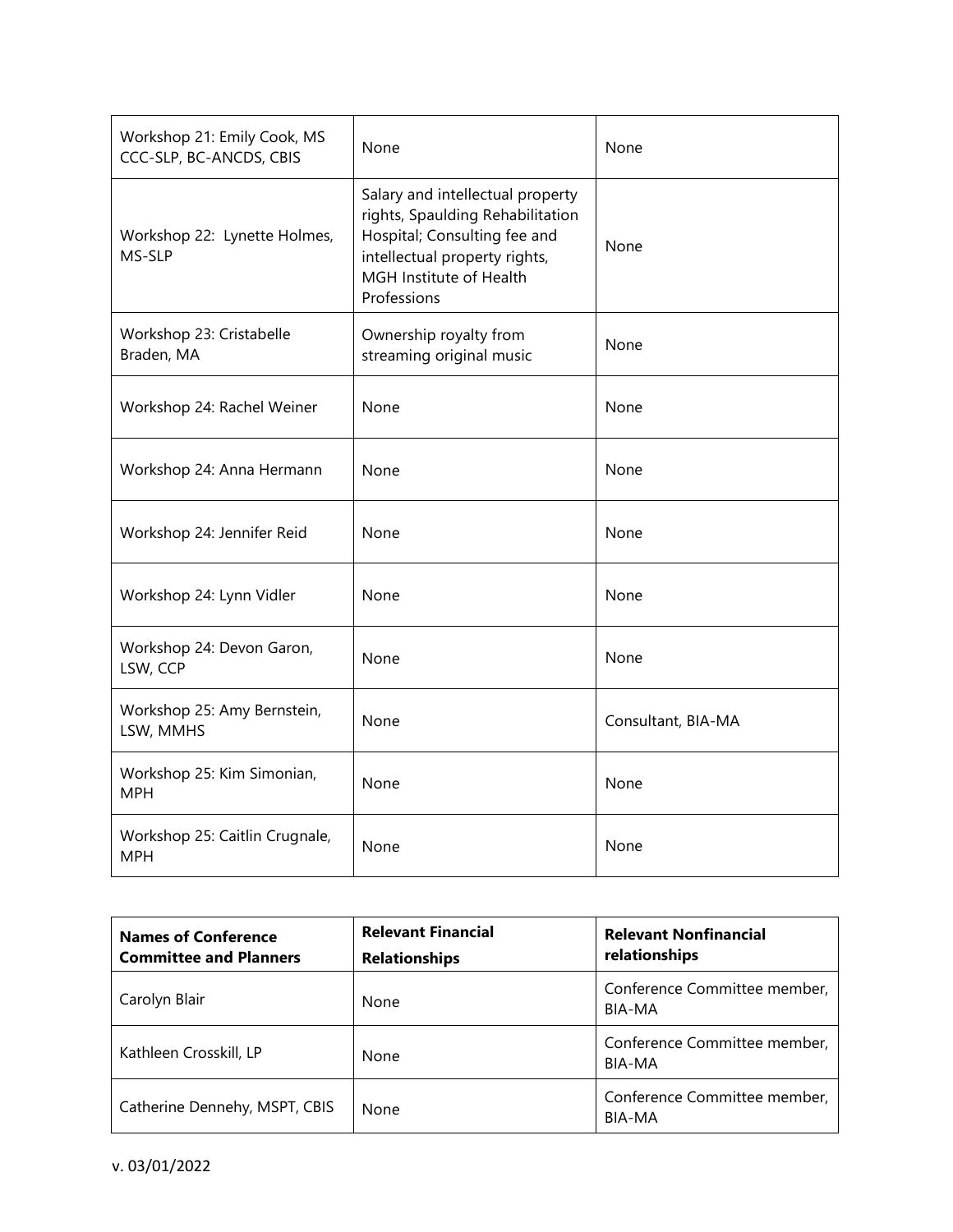| Stefanie Dubois                               | None                                                                  | Conference Committee member,<br><b>BIA-MA</b> |
|-----------------------------------------------|-----------------------------------------------------------------------|-----------------------------------------------|
| Stephanie Hennequin, CBIS                     | None                                                                  | Conference Committee member,<br><b>BIA-MA</b> |
| Tara Johnson, MS, CCC-SLP                     | None                                                                  | Conference Committee member,<br><b>BIA-MA</b> |
| Florence (Fungai) Maswoswe                    | None                                                                  | Conference Committee member,<br><b>BIA-MA</b> |
| Karla McAuliffe, SLP, CBIS                    | None                                                                  | Conference Committee member,<br><b>BIA-MA</b> |
| Zelinda Pereira, CBIS                         | Paid employee of BIA-MA                                               | Conference Committee member,<br><b>BIA-MA</b> |
| Rebecca Pritchard, MS, OTR/L,<br><b>CSRS</b>  | None                                                                  | Conference Committee member,<br><b>BIA-MA</b> |
| Sandy Schultz, LICSW                          | None                                                                  | Conference Committee member,<br><b>BIA-MA</b> |
| Stacey Sirotta, MS, DPT, CBIS                 | None                                                                  | Conference Committee member,<br><b>BIA-MA</b> |
| Nicole Godaire                                | Program Planner and paid<br>employee of BIA-MA                        | None                                          |
| Cynthia Cardeli                               | Program Planner and paid<br>employee of BIA-MA                        | None                                          |
| Justine Cote                                  | Program Planner and paid<br>employee of BIA-MA                        | None                                          |
| Jennifer Burks                                | Program Planner and paid<br>employee of BIA-MA                        | None                                          |
| Helen Stewart                                 | Program Planner and paid<br>employee of BIA-MA                        | None                                          |
| Scott J. Hershman, MD, FACEHP,<br><b>CHCP</b> | Program Planner and paid<br>employee of CME Outfitters,<br><b>LLC</b> | None                                          |
| Susan Yarborough, CHCP                        | Program Planner and paid<br>employee of CME Outfitters,<br>LLC        | None                                          |